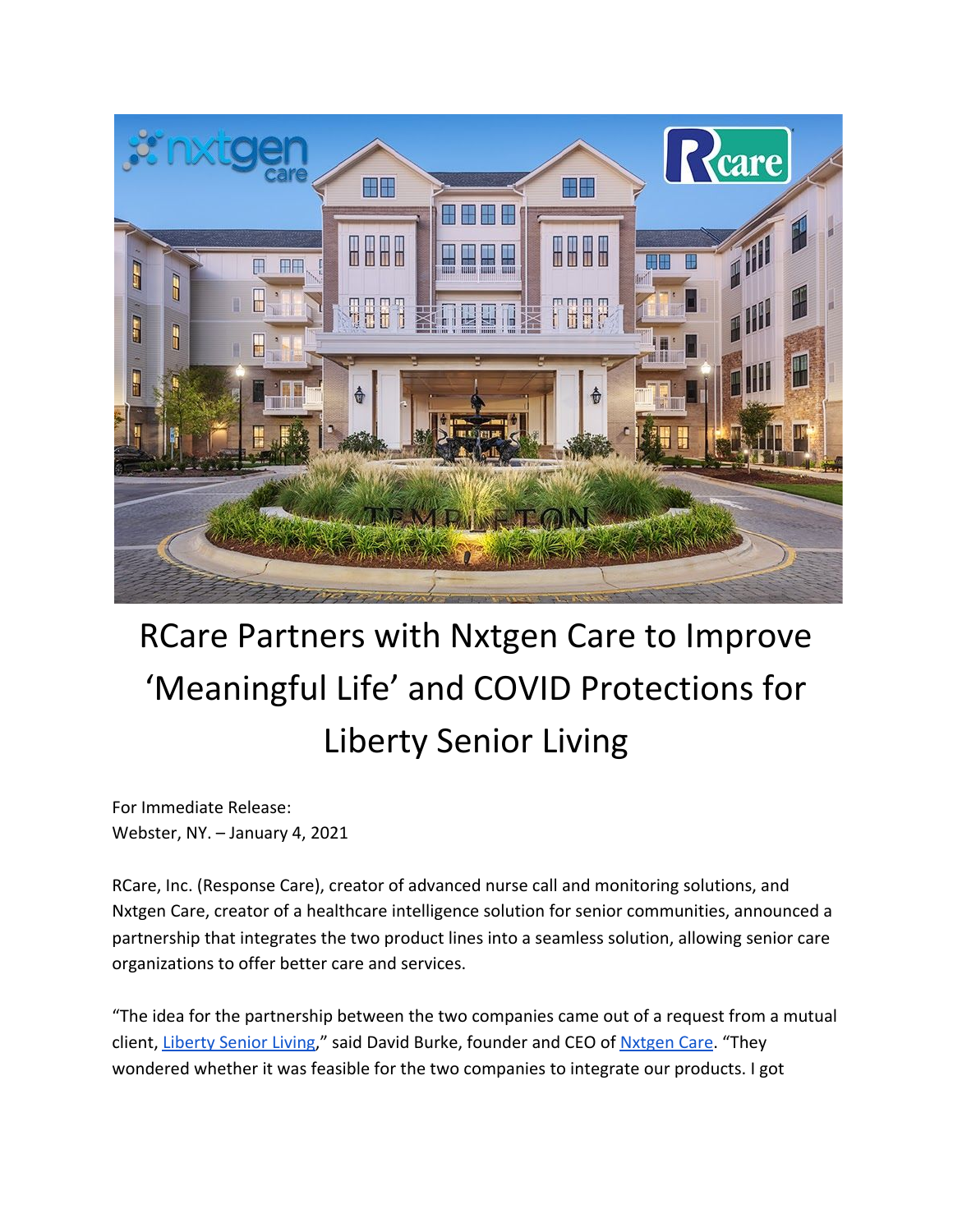connected to RCare, and we mapped out what an integration would look like, and how it would add value."

Liberty operates senior living communities in five states. "We wanted an integrated approach to healthcare and business intelligence that we hoped an RCare-Nxtgen partnership could provide," said Cindy Stancil, Liberty's Vice President of Operations. "We are very happy with the result."

The two products are complementary, together offering a solution greater than the two parts. RCare's nurse call system receives signals from resident call devices such as pendants and pull cords, and sends alerts to dedicated smartphones carried by caregiving staff. With Nxtgen Care, senior living facilities set care goals and measure performance related to these goals. The system uses proprietary algorithms to monitor care trends and measure every human interaction and contact in a care community. The combined outcome helps communities ensure their residents are experiencing meaningful care. The integration also allows an alert from either system to be initiated by the same patient device, and to be received by the same caregiver mobile device.

"RCare is always looking for opportunities for interoperability that will benefit our clients, and this was a good one," said Myron Kowal, founder and CEO of [RCare.](https://rcareinc.com/) "There is a lot of overlap between our missions, and our company philosophies. When we pool together, we can exponentially improve resident care and drive operational efficiencies for the communities."

The site chosen for the initial implementation was [The Templeton of Cary](https://www.thetempletonofcary.com/), Liberty's newest site, a modern continuing care retirement community located near Raleigh, North Carolina.

"We really do love the system," said Jennifer LaMar, Campus Director for The Templeton of Cary. Instead of listening for pages from multiple systems, caregivers now receive alerts from both systems right to the RCare Mobile app on their dedicated smartphone, RCare's Rugged II. "The staff has adopted the system, and feedback is very, very positive."

Among the benefits, it's now easy to see how much time each staff member spends with residents, activities performed and other care metrics, which helps with managerial decisions such as identifying peak times for staffing, and for recognizing staff who go above and beyond. Easily locating co-workers is another benefit. "This is a five-story building, and managers have said the system is such a time saver for finding staff," said LaMar. It's also helpful when following up with families to have clear data to validate how much time staff have spent with a resident, and how quickly they're responding to calls. For example, "If you have to use the